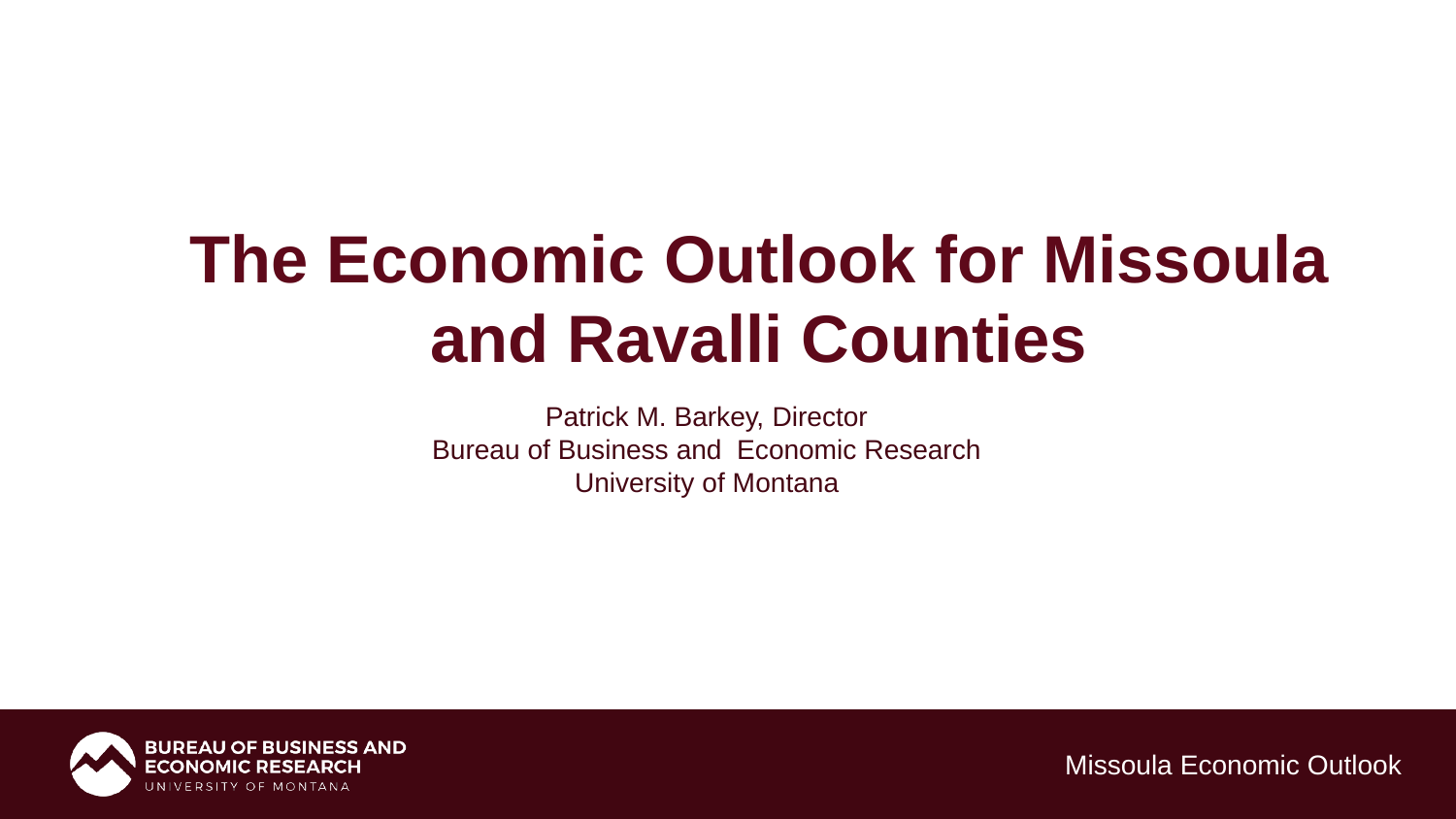## **Missoula County Profile**

| <b>Indicator</b>              |                                                                  | <b>Value</b> | <b>State</b><br><b>Rank</b> |
|-------------------------------|------------------------------------------------------------------|--------------|-----------------------------|
| <b>Total Population, 2019</b> |                                                                  | 119,600      | $\overline{2}$              |
|                               | Percent change since 2010                                        | 9.4%         | 8                           |
|                               | Median age                                                       | 36.0         | 50                          |
|                               | Percent Aged 65 or Older                                         | 15.0%        |                             |
|                               | <b>Percent with Bachelors</b><br>Degree or Higher (Age 25+)      | 43.0%        | $\mathcal{P}$               |
|                               | <b>Percent without Health</b><br><b>Insurance Coverage, 2018</b> | 9.0%         | 49                          |

Source: U.S. Census Bureau

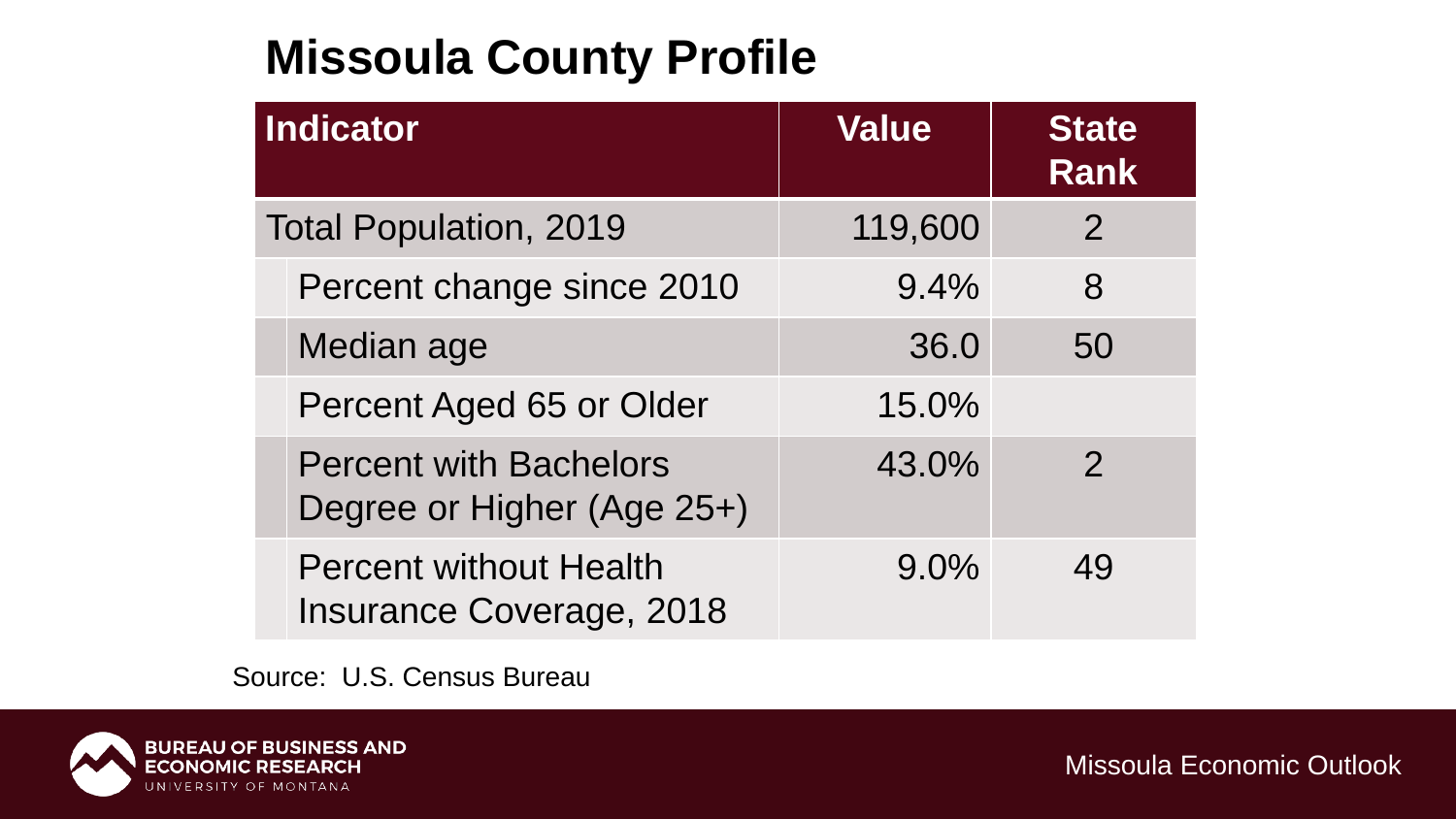## **Missoula County Profile**

| Indicator              |                               | <b>Value</b> | <b>State</b><br><b>Rank</b> |
|------------------------|-------------------------------|--------------|-----------------------------|
| Earnings per Job, 2019 |                               | \$47,844     | 15                          |
|                        | Construction                  | \$61,749     | 11                          |
|                        | Manufacturing                 | \$46,002     | 12                          |
|                        | <b>Retail Trade</b>           | \$37,900     | 11                          |
|                        | Forestry, Fishing and related | \$46,871     | $\overline{2}$              |
|                        | Information                   | \$61,247     | 5                           |

Source: U.S. Bureau of Economic Analysis

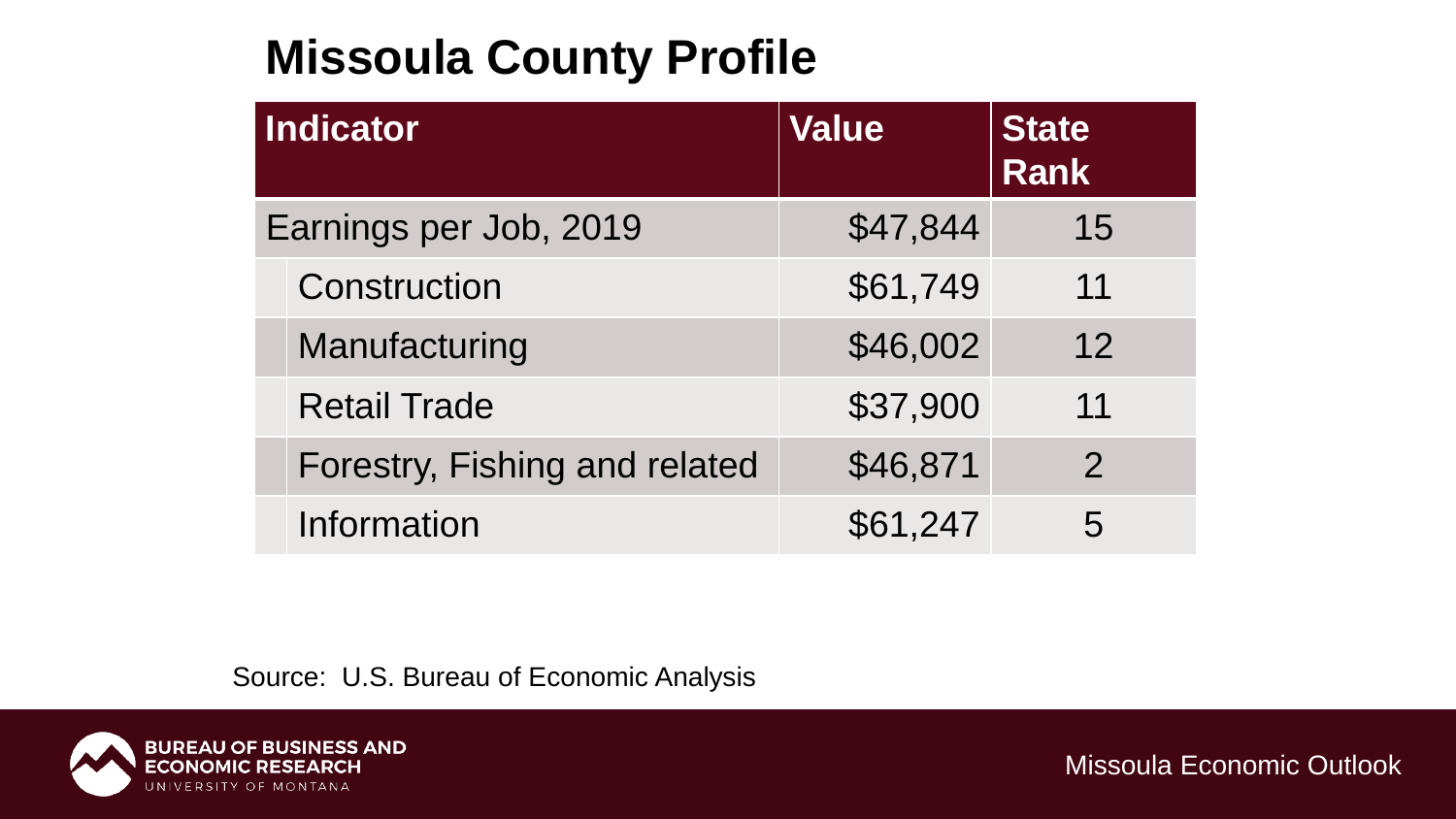## **Ravalli County Profile**

| Indicator                     |                                                                  | <b>Value</b> | <b>State</b><br><b>Rank</b> |
|-------------------------------|------------------------------------------------------------------|--------------|-----------------------------|
| <b>Total Population, 2019</b> |                                                                  | 43,806       |                             |
|                               | Percent change since 2010                                        | 8.9%         | 10                          |
|                               | Median age                                                       | 49.1         | 15                          |
|                               | Percent Aged 65 or Older                                         | 25.1%        |                             |
|                               | <b>Percent with Bachelors</b><br>Degree or Higher (Age 25+)      | 27.8%        | 17                          |
|                               | <b>Percent without Health</b><br><b>Insurance Coverage, 2018</b> | 14.2%        | 15                          |

Source: U.S. Census Bureau

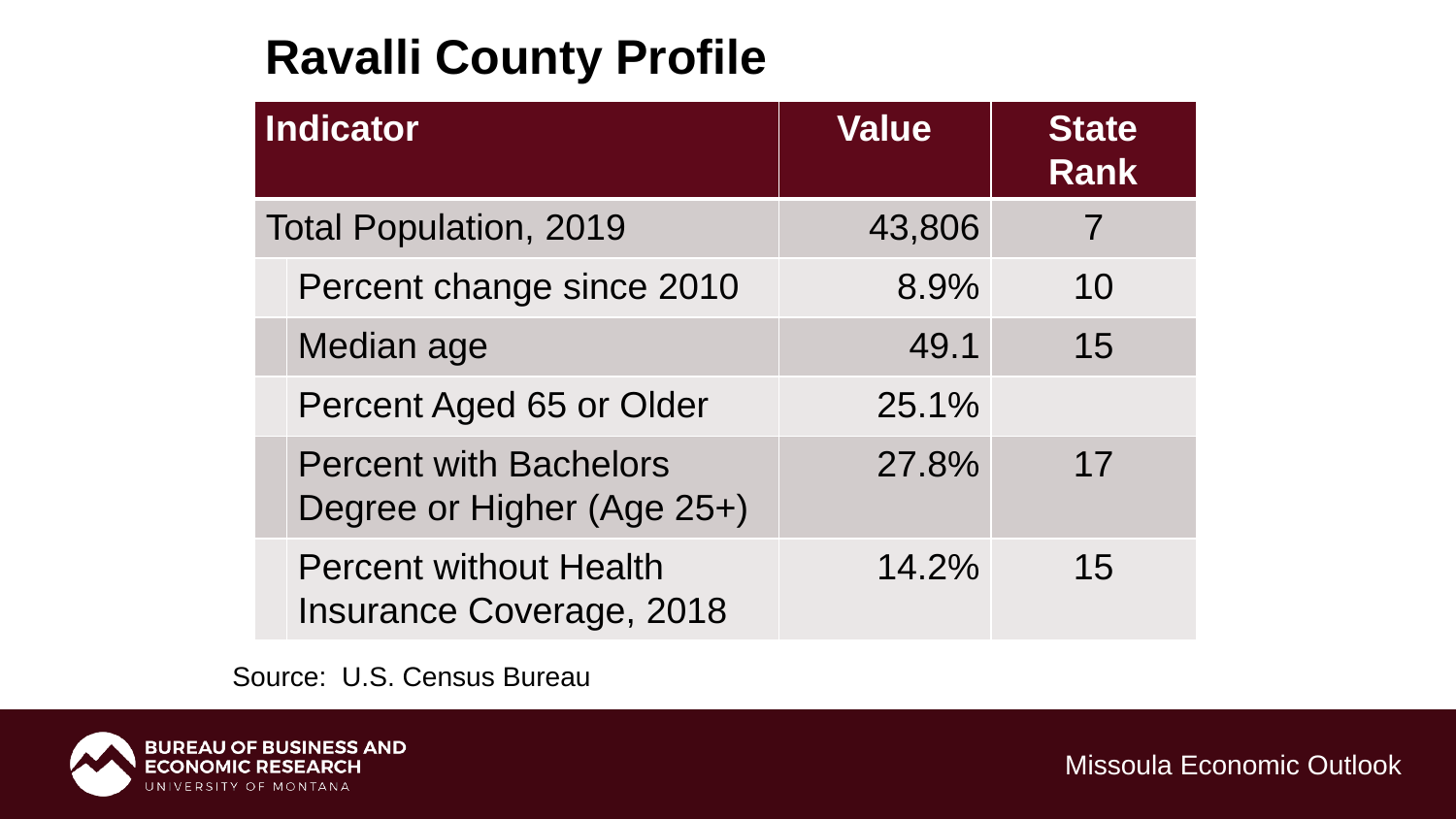### **Ravalli County Profile**

| <b>Indicator</b>       |                                          | <b>Value</b> | <b>State</b><br><b>Rank</b> |
|------------------------|------------------------------------------|--------------|-----------------------------|
| Earnings per Job, 2019 |                                          | \$34,836     | 41                          |
|                        | Construction                             | \$42,807     | 30                          |
|                        | Manufacturing                            | \$36,169     | 15                          |
|                        | <b>Retail Trade</b>                      | \$26,105     | 34                          |
|                        | <b>Transportation and</b><br>Warehousing | \$61,806     | 19                          |

Source: U.S. Bureau of Economic Analysis

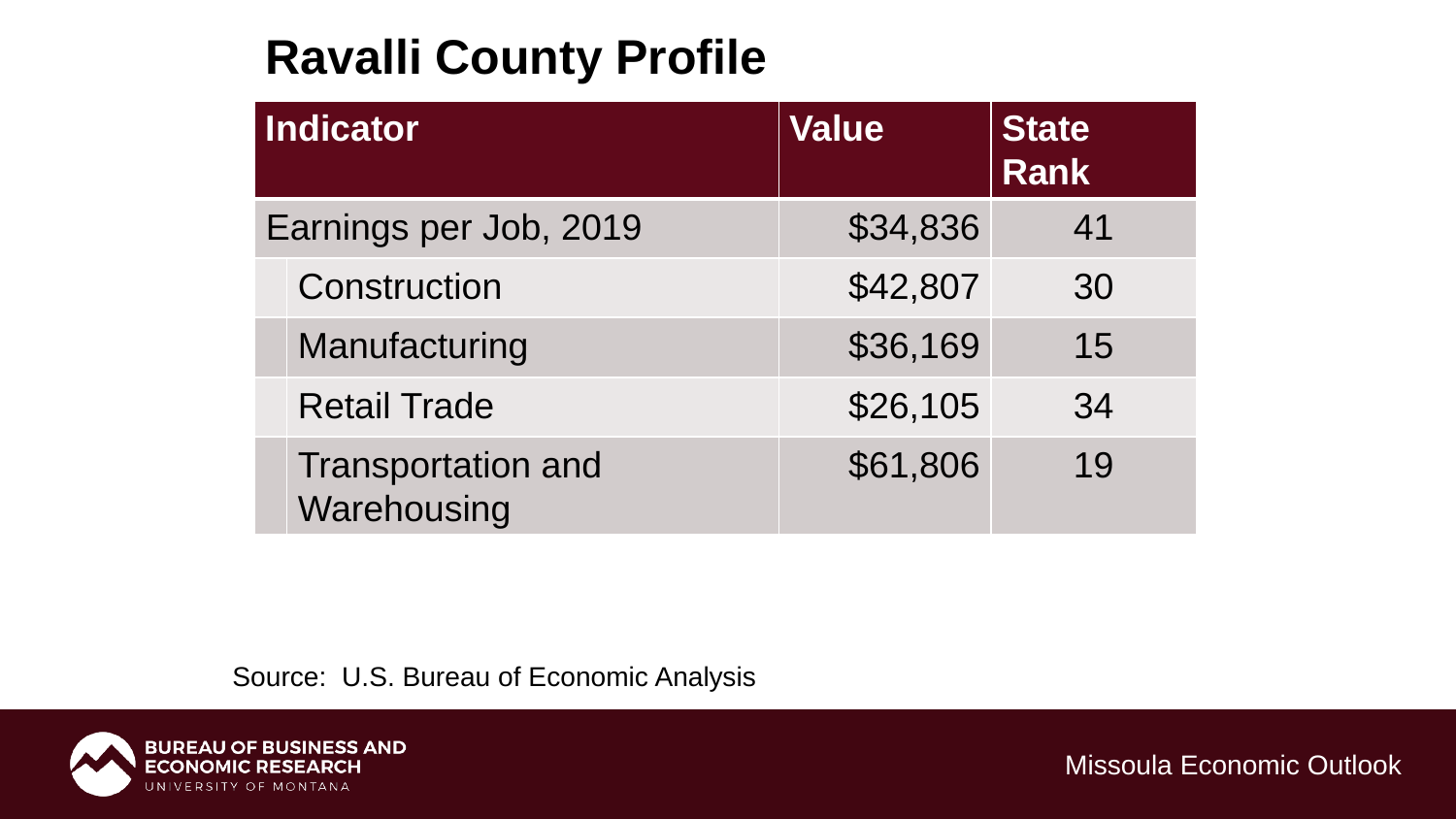### **Drivers of Economic Activity**

#### **Percent Share of Income in Basic Industries, Missoula County**



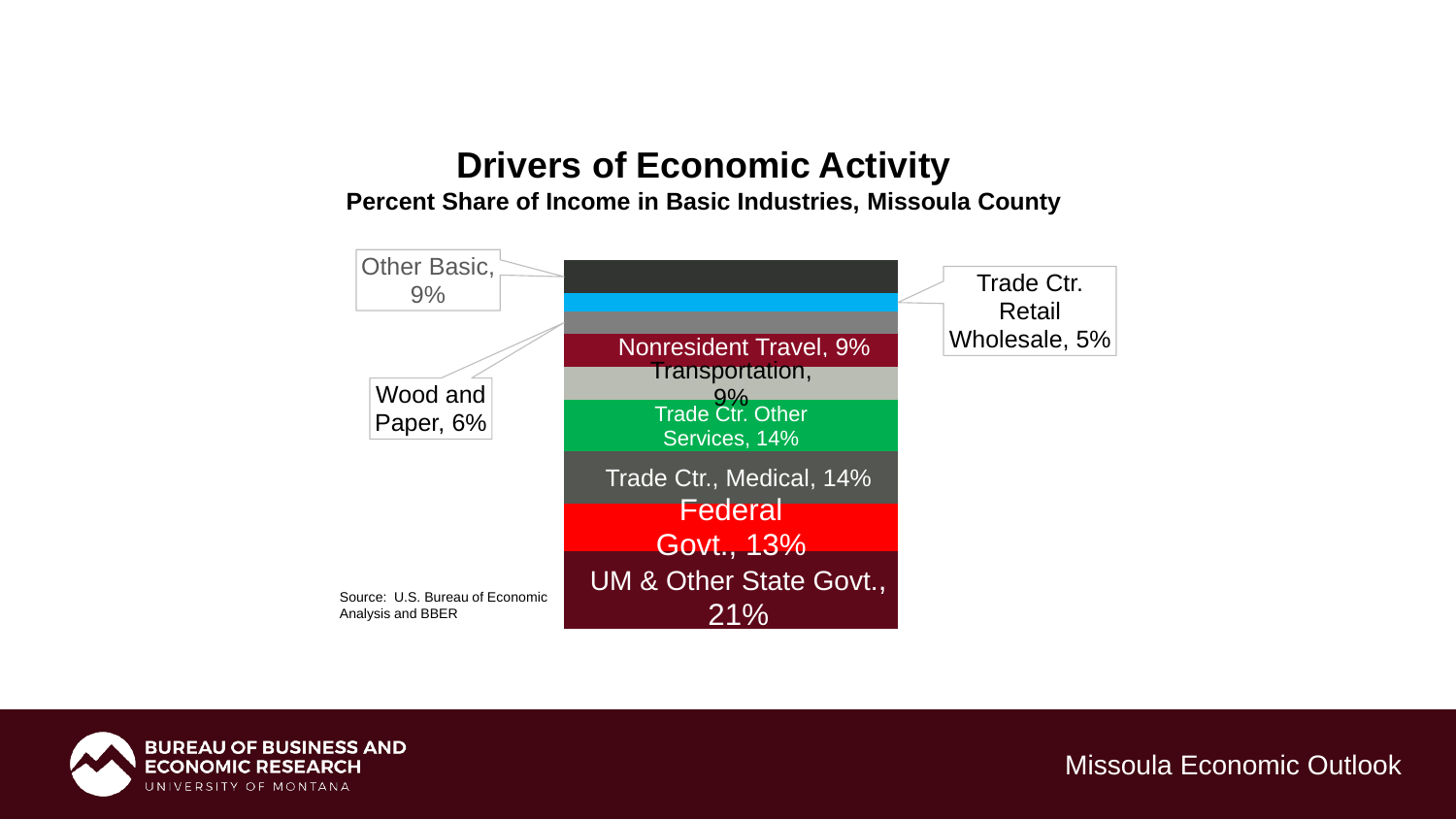### **Drivers of Economic Activity**

**Percent Share of Income in Basic Industries, Ravalli County**



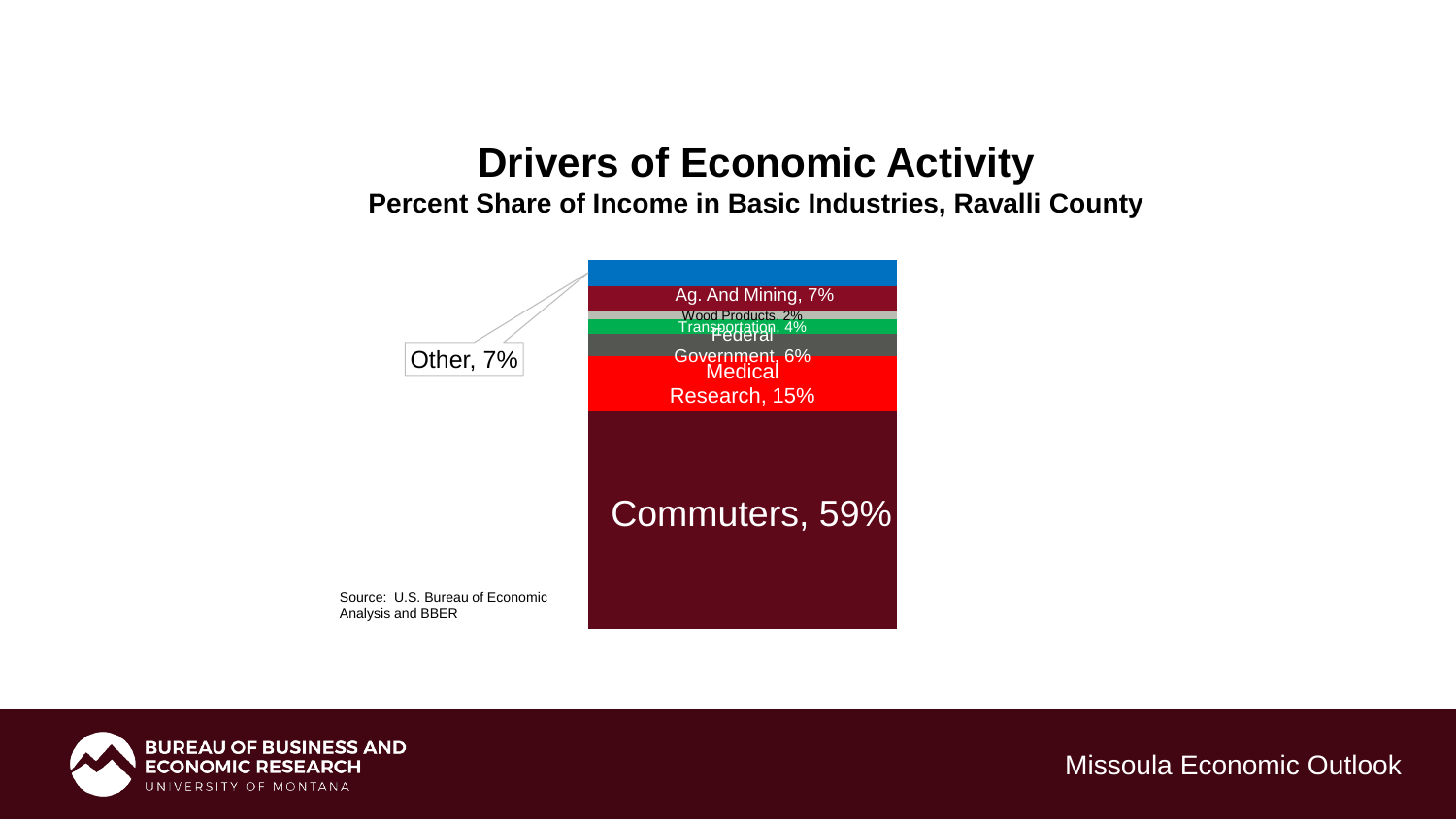### **Covid-19 Declines in Wages Were Mixed**



Source: Quarterly Census of Employment and Wages

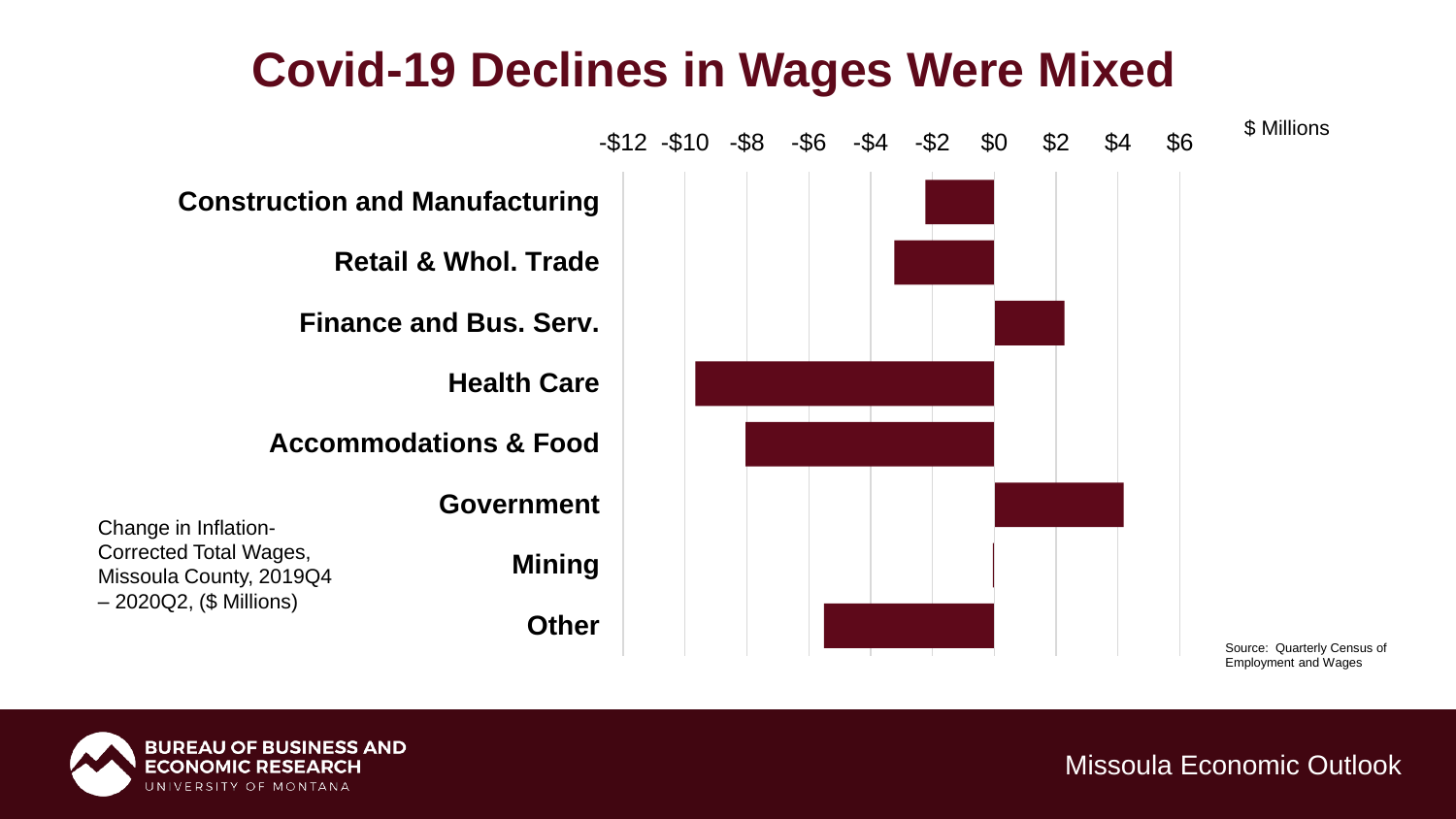### **Missoula County's Recession Experience**

Employment, Wages and Salary and Income Growth, Actual and Forecast, **Percent** 



Source: IHS Markit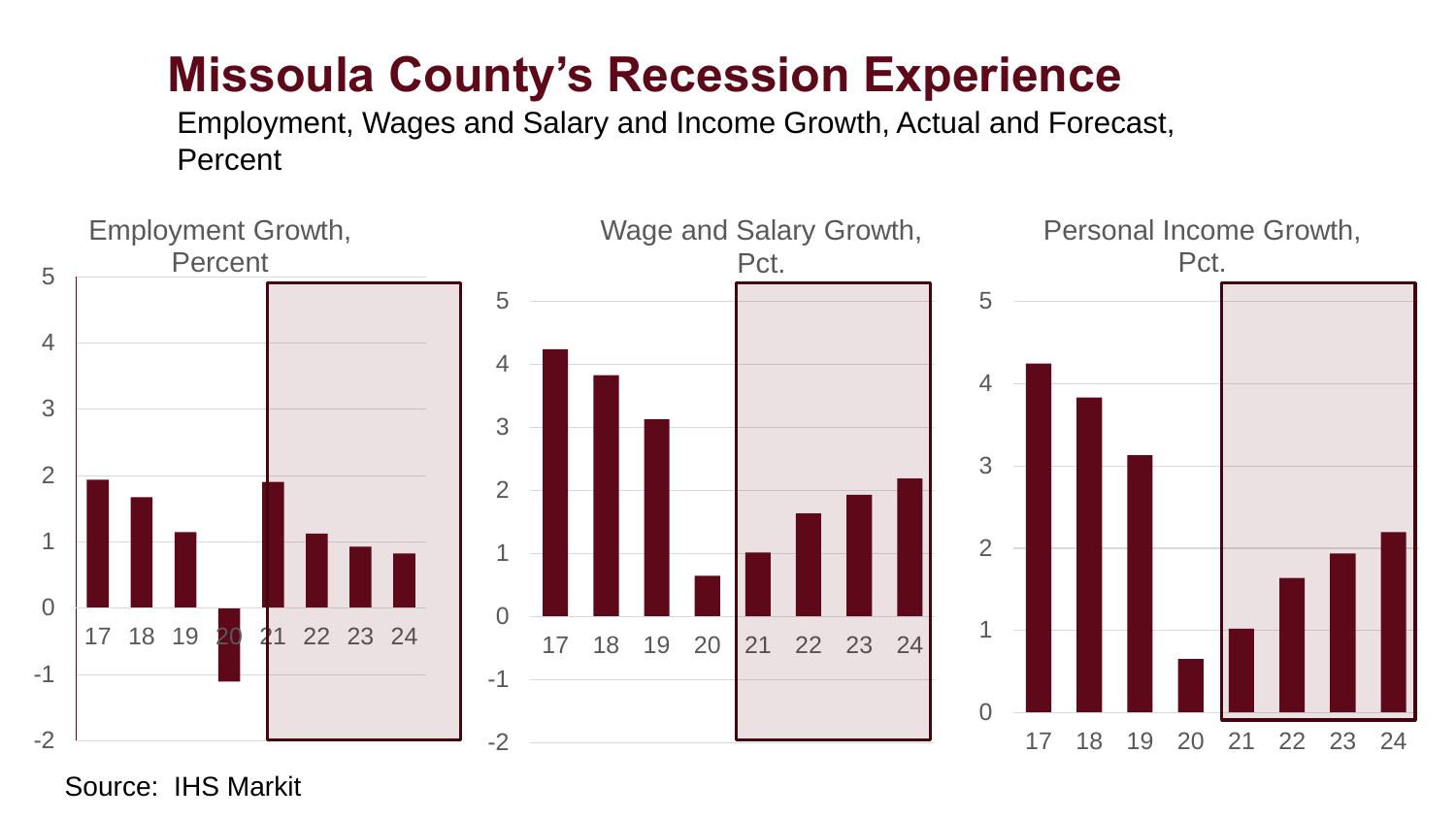# Ravalli County's Recession Experience

Employment, Wages and Salary and Income Growth, Actual and Forecast,



Source: IHS Markit